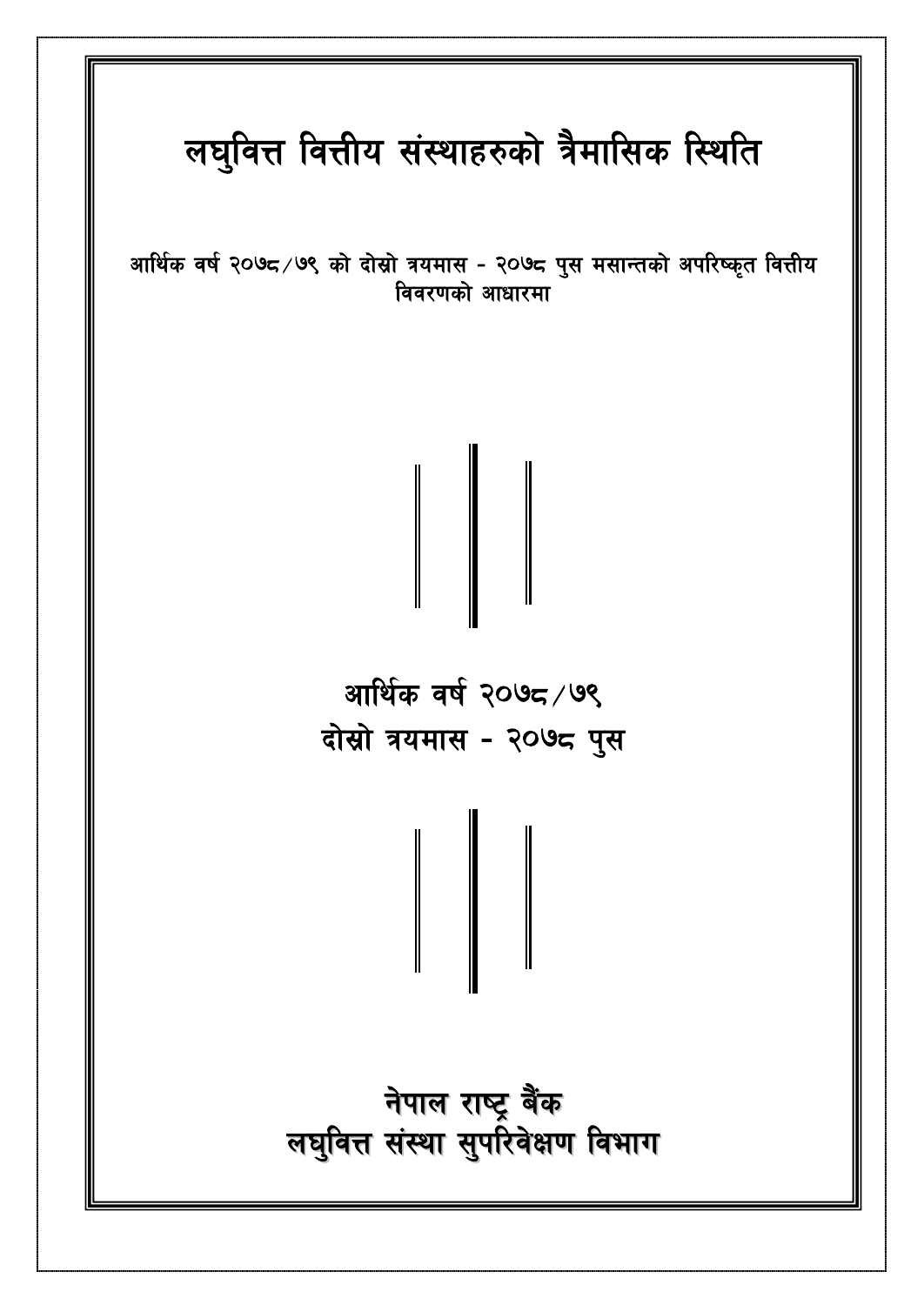# लघुवित्त वित्तीय संस्थाहरुको त्रैमासिक स्थिति

### १.१ पहुँच

लघुवित्त वित्तीय संस्थाहरुको संख्या पछिल्लो समयमा मर्जर तथा एक्विजिसनका कारण घट्दो क्रममा रहेतापनि शाखा विस्तारको क्रम भने जारी नै रहेको छ। २०७८ असार मसान्तसम्ममा ७० वटा लघुवित्त वित्तीय संस्थाहरु रहेकोमा २०७८ पुस मसान्तसम्ममा उक्त संख्या घटेर ६७ कायम भएको छ। ६७ वटा लघवित्त वित्तीय संस्थाहरु मध्ये ४ वटा थोककर्जा प्रदायक संस्था रहेका छन् भने बाँकी ६३ वटा खुद्रा कर्जा प्रवाह गर्ने लघुवित्त संस्थाहरु रहेका छन्। लघवित्त वित्तीय संस्थाहरुको शाखा संख्या २०७८ असारको तलनामा २०७८ पस मसान्तमा ७.४४ प्रतिशतले वृद्धि भई ४ हजार ९ सय ६५ पुगेको छ। सो अवधिमा लघवित्त वित्तीय संस्थाहरुको केन्द्र संख्या ११.४३ प्रतिशतले वद्धि भई ४ लाख ४ हजार, सदस्य संख्या ८.२९ प्रतिशतले वृद्धि भई ५६ लाख २२ हजार, ऋणी संख्या ५.९७ प्रतिशतले वृद्धि भई ३१ लाख ७१ हजार पुगेको छ । समीक्षा अवधिमा लघवित्त वित्तीय संस्थाहरुमा २३ हजार २ सय ८१ जना कर्मचारीहरु कार्यरत रहेका छन्, जन २०७८ असारमसान्तको तुलनामा ११.५४ प्रतिशतले बढी हो (तालिका १.१)।

|                                 | २०७७          | २०७७      | २०७८                           | २०७८         | प्रतिशत परिवर्तन |                      |
|---------------------------------|---------------|-----------|--------------------------------|--------------|------------------|----------------------|
| विवरण                           | असार          | पुस       | असार                           | पुस          | (9) / (9)        | $(2-3)\setminus (3)$ |
|                                 | $\mathcal{L}$ | (२)       | $\ddot{\boldsymbol{\epsilon}}$ | $(\lambda)$  | *¶oo             | $*qoo$               |
| कुल संस्था संख्या               | 58            | ७६        | ७०                             | ی ع          | $-$ ९.५२         | $-8.39$              |
| कुल शाखा संख्या                 | ३,९४६         | ४,२१८     | ४,६२१                          | ४,९६५        | $\xi$ . द $\xi$  | 6.88                 |
| कार्य क्षेत्र रहेको जिल्ला      | واقا          | ৩৩        | ৩৩                             | ৩৩           | 0.00             | 0.00                 |
| कुल केन्द्र संख्या (हजारमा)     | ३११           | ३३४       | ३६३                            | XOR          | 6.80             | 99.83                |
| कुल समूह संख्या (हजारमा)        | 9,080         | १,१२३     | १,१८३                          | 9,२९१        | 9.95             | ९.०६                 |
| कुल सदस्य संख्या (हजारमा)       | ४,६८७         | ४,९२८     | ५,१९१                          | ५,६२२        | 4.98             | ८.२९                 |
| क्ल ऋणी संख्या (हजारमा)         | २,७८३         | २,८४४     | २,९९२                          | ३,१७१        | २.५९             | ५.९७                 |
| कुल कर्मचारी संख्या             | १९,०१७        | $9$ ९,७८८ | २०,द७२                         | २३,२८१       | 8.08             | 99.48                |
| राष्ट्रिय स्तरका संस्था*        | XX            | ४द        | $80^{\circ}$                   | $80^{\circ}$ | 8.08             | 0.00                 |
| क्षेत्रीय /जिल्ला स्तरका संस्था | २५            | 92        | ς                              | ও            | $-80.00$         | -१२.५०               |
| प्रादेशिकस्तरका संस्था          | १५            | ۹३        | ٩X                             | १३           |                  |                      |

तालिका १.१: लघुवित्त वित्तीय संस्थाहरुको पहूँच स्थिति

\*उपरोक्त राष्टिय स्तरका संस्थाहरुमध्ये थोक कर्जा प्रदायक संस्थाहरुको संख्या ४ रहेको छ ।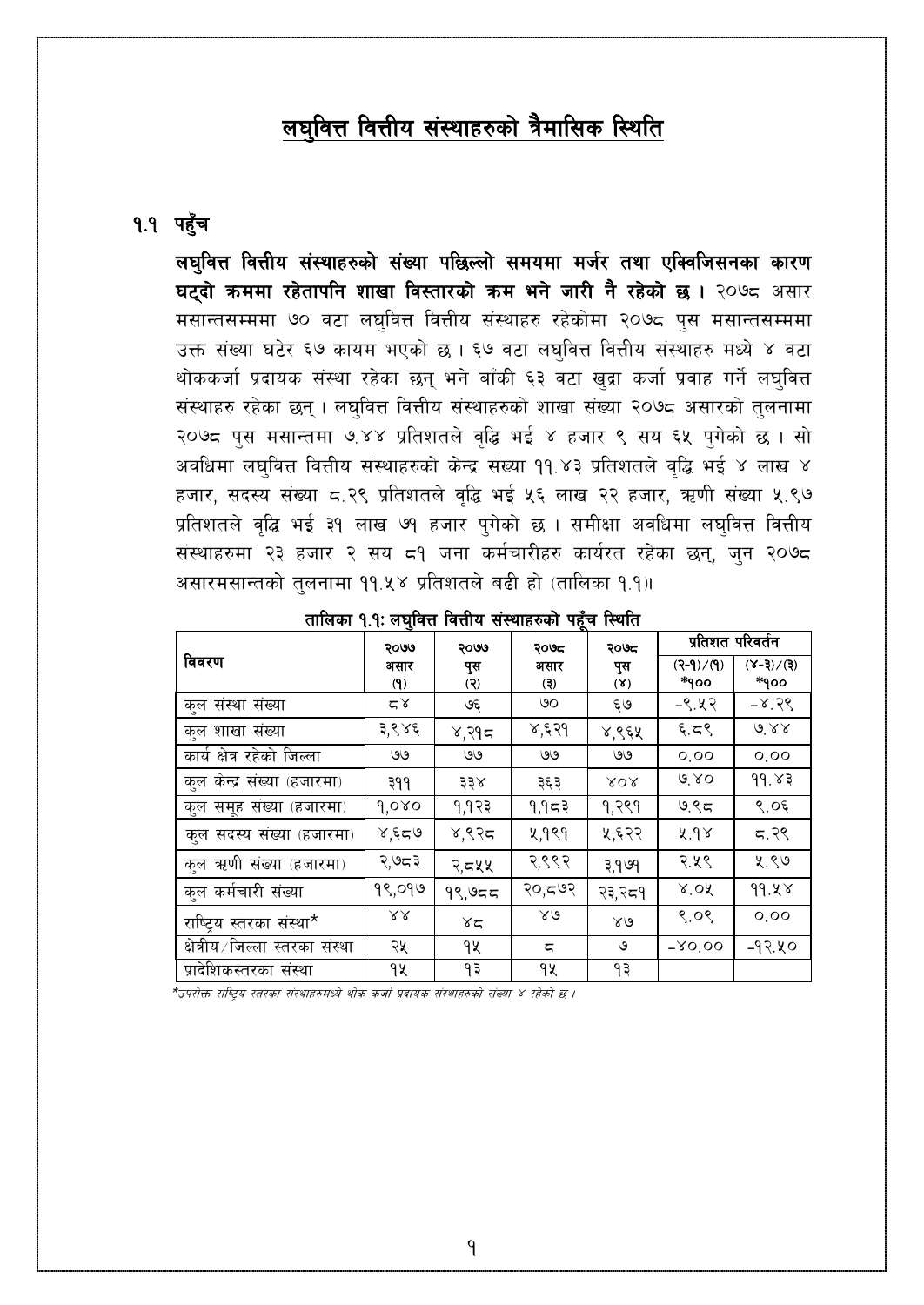

ग्राफ १.१: लघुवित्त संस्था र शाखा संख्या

प्रदेशगत रुपमा लघुवित्त वित्तीय संस्थाको शाखाहरु लुम्बिनी प्रदेशमा सबैभन्दा बढी रहेको देखिन्छ । २०७८ पुस मसान्तसम्ममा उक्त प्रदेशमा लघुवित्त वित्तीय संस्थाको ११३५ वटा शाखाहरु संचालनमा रहेका छन् । तत्पश्चात् लघुवित्त वित्तीय संस्थाको १०३१ शाखाहरु भएको मधेस प्रदेश दोस्रो स्थानमा रहेको छ । यसैगरी प्रदेश नं. १ मा लघुवित्त वित्तीय संस्थाको ८४९ शाखाहरु, बाग्मती प्रदेशमा ७२० शाखाहरु, गण्डकी प्रदेशमा ५६३, कर्णाली प्रदेशमा २२५ र सुदुर पश्चिम प्रदेशमा ४४२ शाखाहरु संचालनमा रहेका छन्।



### ग्राफ १.२: प्रदेशगत रुपमा लघुवित्त वित्तीय संस्थाको शाखा संख्या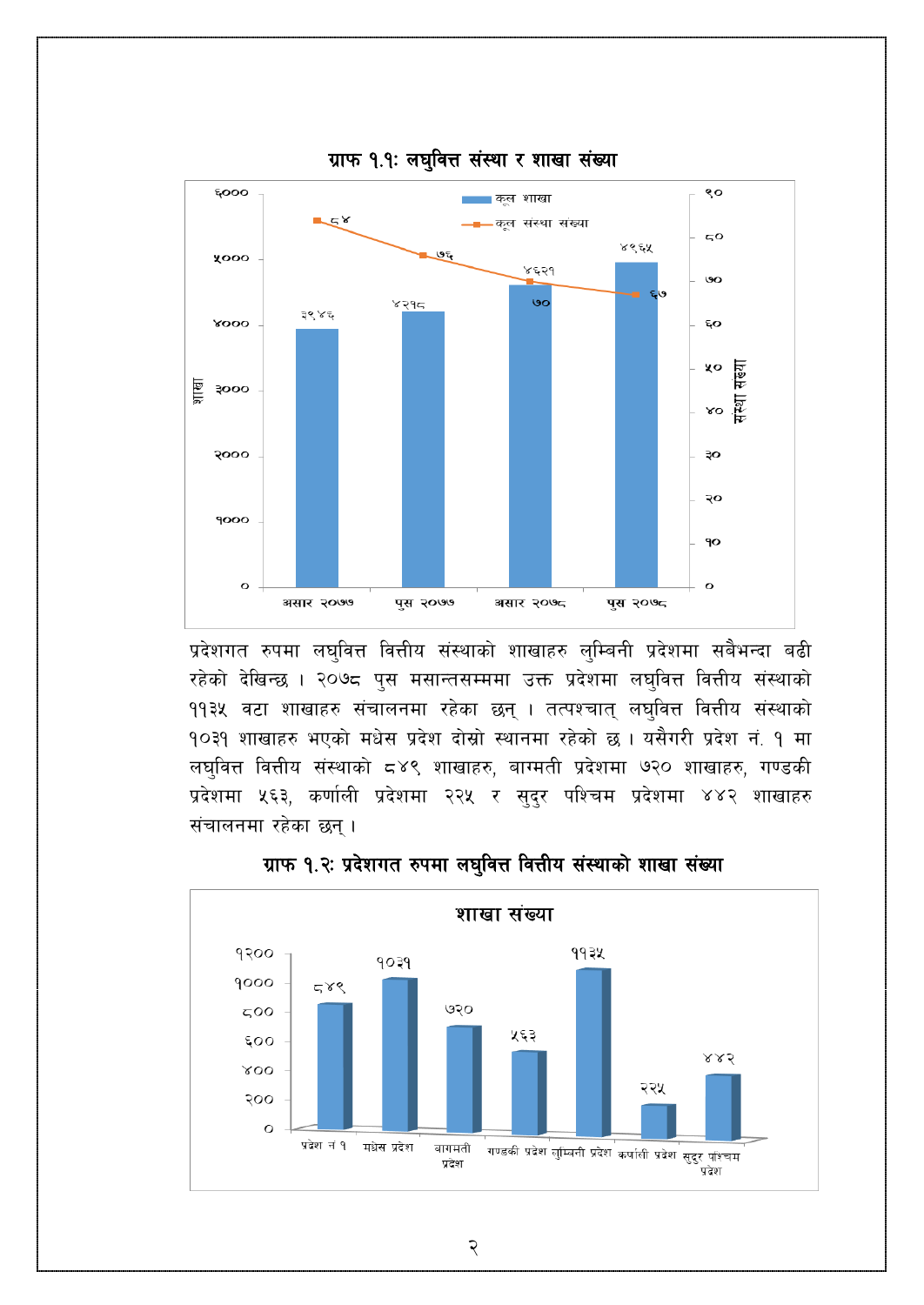# १.२ पुँजीकोष

लघुवित्त वित्तीय संस्थाहरुको पुँजीकोषको स्थिति समग्रमा सन्तोषजनक रहेको छ । यस बैंकबाट इजाजतपत्रप्राप्त "घ" वर्गका लघुवित्त वित्तीय संस्थाहरुलाई जारी गरिएको निर्देशन- २०७८ को निर्देशन नं. १ अनुसार लघुवित्त वित्तीय संस्थाहरुले आफ्नो जोखिम भारित सम्पत्तिको आधारमा न्यनतम प्राथमिक पँजी र पँजीकोष क्रमश: ४ प्रतिशत र ८ प्रतिशत कायम गर्न् पर्ने वैधानिक प्रावधान रहेको छ । २०७८ पुस मसान्तमा समग्रमा लघुवित्त वित्तीय संस्थाहरुको जोखिम भारित सम्पत्तिको अनुपातमा प्राथमिक पुँजी र पुँजीकोष क्रमश: ११.२८ प्रतिशत र १२.४३ प्रतिशत रहेको छ । समीक्षा अवधिमा लघुवित्त वित्तीय संस्थाहरुको चुक्ता पुँजी २०७८ असार मसान्तको तुलनामा १६.५७ प्रतिशतले र जोखिम भारित सम्पति १५.६० प्रतिशतले बढेको छ । अधिल्लो आर्थिक वर्षको सोही अवधिमा लघवित्त वित्तीय संस्थाहरुको चक्ता पँजी र जोखिम भारित सम्पत्ति क्रमशः ८.२६ प्रतिशत र २१.९५ प्रतिशतले बढेको थियो (तालिका १.२)।

|                       | २०७७      | २०७७                        |                                | २०७८           | प्रतिशत परिवर्तन |         |
|-----------------------|-----------|-----------------------------|--------------------------------|----------------|------------------|---------|
| विवरण                 | असार      | पुस                         | असार                           | पुस            | $(3-9)$          | $(x-3)$ |
|                       | (9)       | $\left( \mathcal{R}\right)$ | $\ddot{\boldsymbol{\epsilon}}$ | $(\mathbf{x})$ | 9)*900           | (इ)*१०० |
| चुक्ता पुँजी          | २,१४९.५३  | २३२७.१३                     | २,४७३.९८                       | २,दद३.द५       | द.२६             | १६.५७   |
| प्राथमिक पुँजी        | ३,५११.७३  | ३९७९.६७                     | ४,५७३.८५                       | ५,१७१.७९       | १३.३३            | 93.09   |
| पँजी कोष              | ३,८२०.५१  | 8390.00                     | ४,९९६.३५                       | ५,६९८.५३       | 93.09            | 98.04   |
| जोखिम भारित सम्पत्ति  | २द,७२०.२द | ३५०२५.६४                    | ३९,६६९.८८                      | ४५,दप्र९.२७    | २१.९५            | १५.६०   |
| प्राथमिक पुँजी ⁄जोखिम |           |                             |                                |                |                  |         |
| भारित सम्पत्ति अनुपात | १२.२३     | ११.३६                       | 99.43                          | 99.35          |                  |         |
| (प्रतिशत)             |           |                             |                                |                |                  |         |
| पुँजी कोष∕जोखिम       |           |                             |                                |                |                  |         |
| भारित सम्पत्ति अनुपात | १३.३०     | १२.३३                       | १२.५९                          | 93.83          |                  |         |
| <u>(प्रतिशत)</u>      |           |                             |                                |                |                  |         |

(रु. करोडमा)

### तालिका १.२: पँजीकोष सम्बन्धी विवरण

### १.३ वित्तीय स्रोत संकलन

थोक कर्जा प्रदायक लघुवित्त वित्तीय संस्थाहरुको सापटी रकममा वृद्वि भएको छ । उक्त लघुवित्त वित्तीय संस्थाहरुको प्रमुख वित्तीय स्रोत पूँजी र सापटी रहेको छ । २०७८ पुस मसान्तसम्ममा उक्त लघुवित्त वित्तीय संस्थाहरूले ४५ अर्ब ७२ करोड वित्तीय स्रोत संकलन गरेका छन् जन २०७८ असार मसान्तको तुलनामा १०.४९ प्रतिशतले बढेको छ, आर्थिक वर्ष २०७७/७८ को सोही अवधिमा वित्तीय स्रोत संकलनमा ६.८६ प्रतिशतले वृद्वि भएको थियो । २०७८ पुस मसान्तसम्ममा वित्तीय स्रोत संकलन अघिल्लो त्रयमासको प्राथमिक पूँजीको ५.७६ गुणासम्म पुगेको छ (तालिका १.३)। लघुवित्त वित्तीय संस्थाहरुले प्राथमिक पूँजीको बढीमा ३० गुणासम्म वित्तीय स्रोत परिचालन गर्नसक्ने व्यवस्था रहेको छ।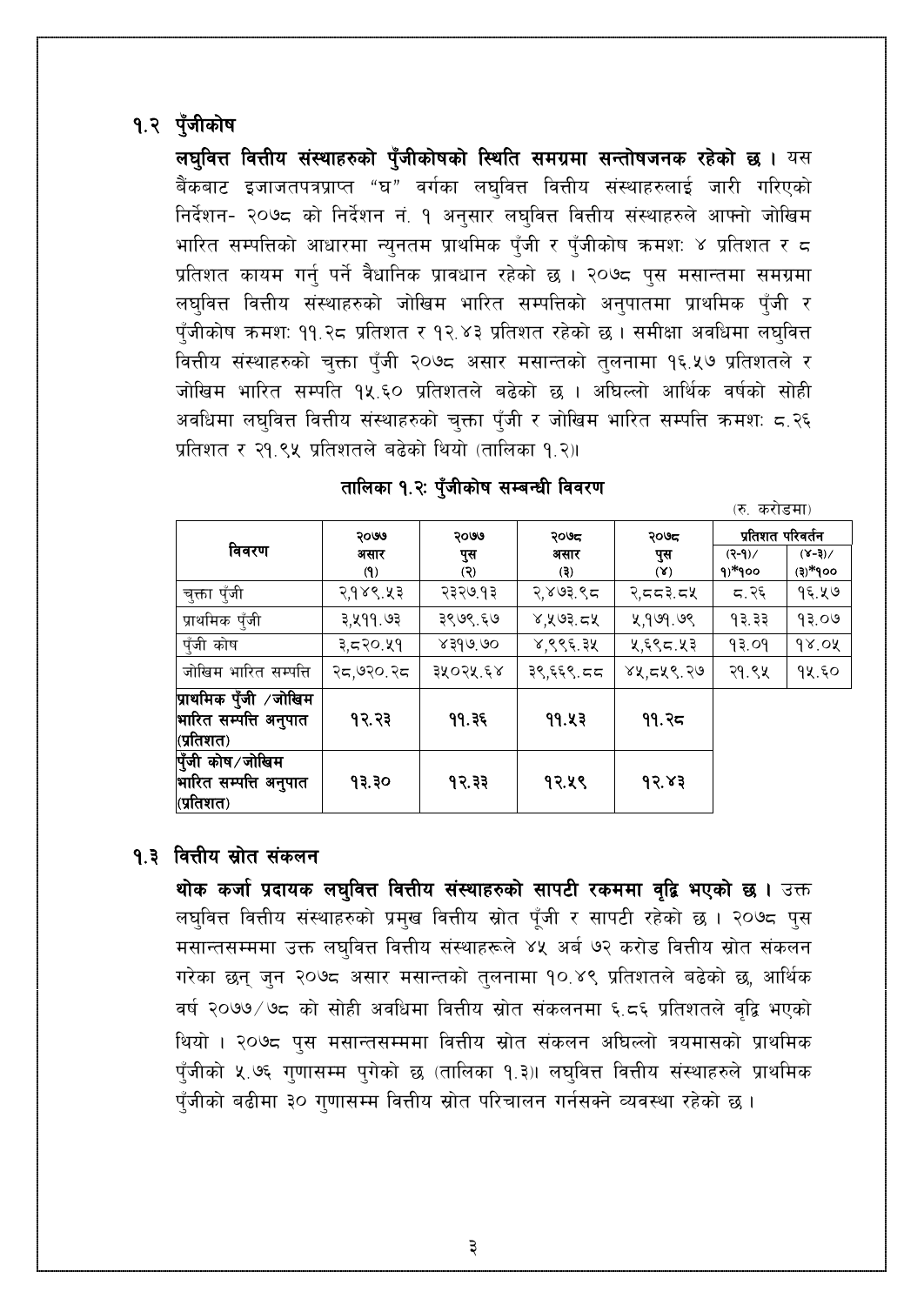|                                                        |                       |                |                         |                    |                    | (रु.करोडमा)                   |
|--------------------------------------------------------|-----------------------|----------------|-------------------------|--------------------|--------------------|-------------------------------|
| विवरण                                                  | २०७७<br>२०७७          |                | २०७८                    | २०७८               | प्रतिशत परिवर्तन   |                               |
|                                                        | असार<br>$\mathcal{L}$ | पुस<br>(२)     | असार<br>$\ddot{\bm{s}}$ | पुस<br>$(\lambda)$ | $(3-9)$<br>$9*900$ | $(\lambda - \beta)$<br>३)*१०० |
| (क) निक्षेप                                            |                       |                |                         |                    |                    |                               |
| (ख) सापटी                                              | ३,४३३.६२              | ३,६६९.२३       | ४,१३७.४२                | ४,५७१.५०           | ६.द६               | 90.88                         |
| कुल वित्तीय स्रोत<br>सकलन                              | ३,४३३.६२              | ३,६६९.२३       | 8,930,83                | ४,५७१.५०           | ६.द६               | 90.88                         |
| प्राथमिक पुँजी<br>(अघिल्लो त्रयमास)                    | ६२४.०६                | ६७५.२५         | ७२०.३८                  | ७९३.०६             |                    |                               |
| वित्तीय स्रोत<br>संकलन⁄प्राथमिक<br>पुँजी अनुपात (गुणा) | ५.५०                  | $X^2 \times 3$ | 4.08                    | ५.७६               |                    |                               |

तालिका १.३ : वित्तीय स्रोत संकलन सम्बन्धी विवरण (थोक कर्जा प्रदायक)

खुद्रा कर्जा प्रदायक लघुवित्त वित्तीय संस्थाहरुले निक्षेप संकलन र सापटी रकम बढाएका **छन् ।** २०७८ पस मसान्तसम्ममा लघवित्त वित्तीय संस्थाहरूले निक्षेप तथा बचत संकलन रू. १ खर्ब ४६ अर्ब ७ करोड र सापटी रू. १ खर्ब ८९ अर्ब ८४ करोड गरी जम्मा रू. ३ खर्ब ३५ अर्ब ९० करोड वित्तीय स्रोत संकलन गरेका छन । उक्त निक्षेप संकलन र सापटी रकम अघिल्लो आर्थिक वर्ष २०७७/७८ को दोस्रो त्रयमाससम्म क्रमश: १३.११ र ३०.९१ प्रतिशतले बढेकोमा यस आर्थिक वर्षको सोही अवधिमा निक्षेप संकलन र प्राप्त सापटी रकम क्रमश ११.९९ र १४.३८ प्रतिशतले बढेको छ । वित्त वजारमा बैंकहरुबाट प्राप्त हुने कर्जामा आएको संकुचनको कारण २०७८ पुस मसान्तसम्ममा खुद्रा कर्जा प्रदायक लघुवित्त वित्तीय संस्थाहरुको वित्तीय स्रोत संकलन अघिल्लो त्रयमासको प्राथमिक पँजीको ७.९९ गणासम्म पगेको छ (तालिका १.४)।

|  |  | तालिका १.४: वित्तीय स्रोत संकलन सम्बन्धी विवरण (खुद्रा कर्जा प्रदायक) |  |  |
|--|--|-----------------------------------------------------------------------|--|--|
|  |  |                                                                       |  |  |

|                                                        |                                     |                    |                                        |            | (रु.कराडमा)                            |                                    |
|--------------------------------------------------------|-------------------------------------|--------------------|----------------------------------------|------------|----------------------------------------|------------------------------------|
|                                                        | २०७७                                | २०७७               | २०७८                                   | २०७८       |                                        | प्रतिशत परिवर्तन                   |
| विवरण                                                  | असार<br>$\left( \mathbf{P} \right)$ | पुस<br>$\circledR$ | असार<br>$\ddot{\boldsymbol{\epsilon}}$ | पुस<br>(४) | $(3-9)$<br>$Q(\mathbf{P}^*\mathbf{Q})$ | $(\lambda - \beta)$<br>$OQ^*(\xi)$ |
| (क) निक्षेप                                            | १०,६१४.०२                           | १२,००६.२२          | १३,०४२.५४                              | १४,६०६.७४  | 93.99                                  | 99.99                              |
| (ख) सापटी                                              | १०,७७५.६०                           | १४,१०६.२३          | १६,५९७.४९                              | 95,953.99  | ३०.९१                                  | १४.३८                              |
| कुल वित्तीय स्रोत<br>सकलन                              | २१,३९०.६२                           | २६,११२.४५          | २९,६४०.०३                              | ३३,५९०.४६  | २२.०७                                  | १३.३३                              |
| प्राथमिक पुँजी<br>(अधिल्लो त्रयमास)                    | २,७८३.८३                            | ३,०३१.२५           | ३,५४२.७१                               | ४,२०१.६१   |                                        |                                    |
| वित्तीय स्रोत<br>संकलन⁄प्राथमिक<br>पुँजी अनुपात (गुणा) | $9.5$ द                             | ८.६१               | $\epsilon$ , ইও                        | ७.९९       |                                        |                                    |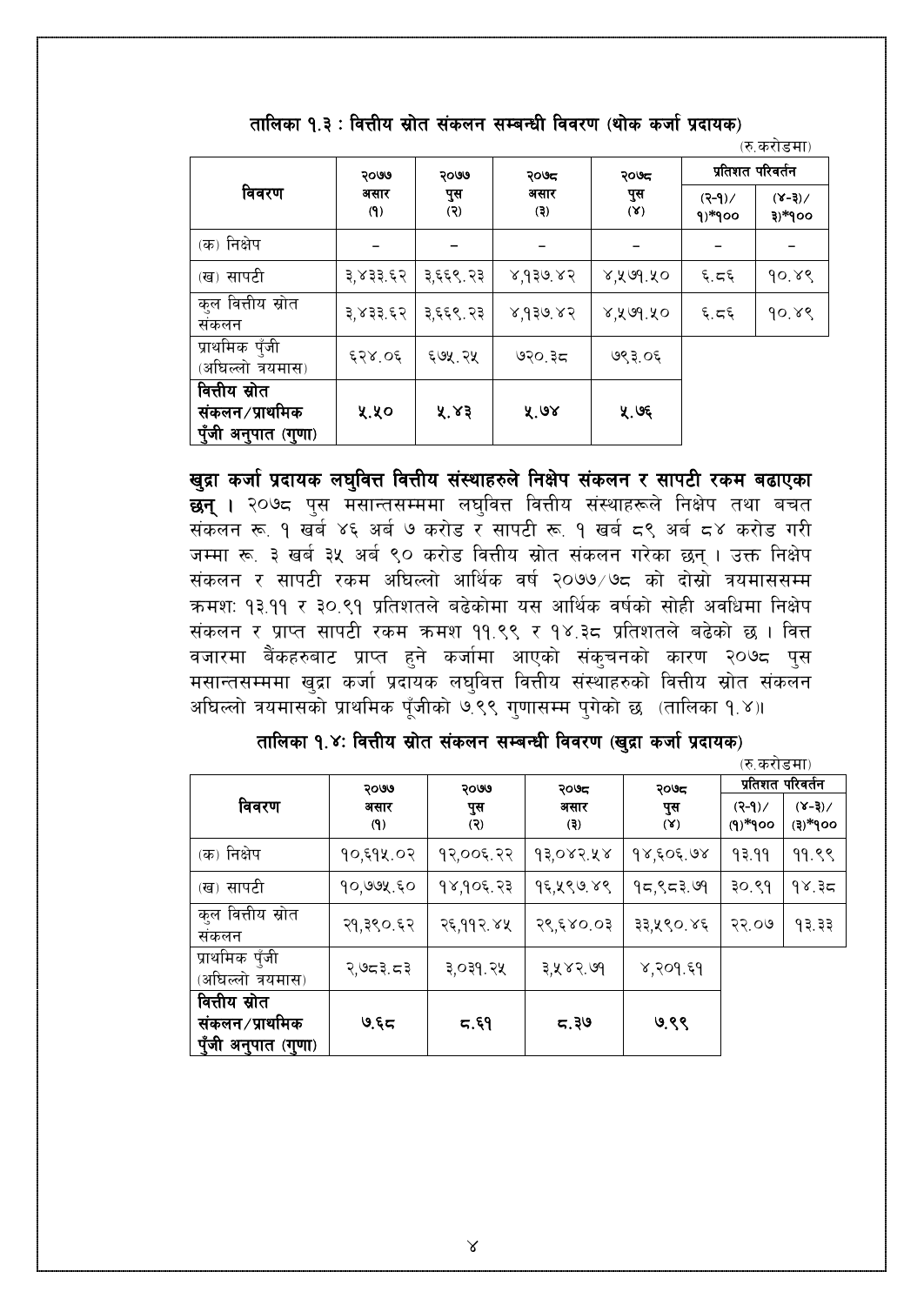#### कर्जा तथा सापटी  $9.8$

थोक कर्जा प्रदायक लघुवित्त वित्तीय संस्थाहरुको कुल कर्जा तथा सापटी रकममा वृद्वि भएको छ भने निष्किय कर्जाको अनुपातमा ह्रास आएको छ । थोक कर्जा प्रदायक लघुवित्त वित्तीय संस्थाहरुले प्रवाह गरेको कुल कर्जा तथा सापट रकम २०७८ असारको तुलनामा १३.७९ प्रतिशतले वृद्वि भई २०७८ पुस मसान्तमा रू. ५४ अर्ब ८४ करोड पंगेको छ । समीक्षा अवधिमा कल कर्जा तथा सापटीमध्ये निष्किय कर्जा रु. १८ करोड ँ<br>अर्थात ०.३४ प्रतिशत मात्र रहेको छ । २०७८ असार मसान्तमा निष्किय कर्जाको अनपात ०.४४ प्रतिशत रहेको थियो भने २०७७ पस मसान्तमा यस्तो अनपात ०.५७ प्रतिशत मात्र रहेको थियो । समीक्षा अवधिमा सक्रिय कर्जा १३.९० प्रतिशतले बढेको छ भने निष्क्रिय कर्जा १२.०३ प्रतिशतले घटेको छ । गत आर्थिक वर्षको सोही अवधिमा सक्रिय कर्जा ७.०५ प्रतिशतले बढेको थियो भने निष्क्रिय कर्जा ५१.०४ प्रतिशतले बढेको थियो (तालिका १ ५) ।

|  | तालिका १.५: कर्जा तथा सापटको वर्गीकरण (थोक कर्जा ) |  |  |
|--|----------------------------------------------------|--|--|
|  |                                                    |  |  |

(रुकरोडमा)

|                      | २०७७                               | २०७७       | २०७८                                        | २०७८               |                       | प्रतिशत परिवर्तन      |
|----------------------|------------------------------------|------------|---------------------------------------------|--------------------|-----------------------|-----------------------|
| कर्जा विवरण          | असार<br>$\left( \mathsf{P}\right)$ | पुस<br>(२) | असार<br>$\left( \mathbf{\mathbf{R}}\right)$ | पुस<br>$(\lambda)$ | $(3-9)$<br>$(9)*9$ oo | $(x-3)$<br>३) $*q$ ०० |
| सक्रिय कर्जा         | ३,७७८.५९                           | 808866     | ४,७९८.२२                                    | ४,४६५.४०           | ७.०५                  | १३.९०                 |
| निष्किय कर्जा        | १५.३२                              | २३.१५      | २१.००                                       | 95.85              | 66.08                 | $-9,03$               |
| कुल कर्जा तथा सापट   | ३,७९३.९१                           | 8,055,08   | ४,द१९.२२                                    | ५,४८३.८८           | ७.२३                  | १३.७९                 |
| निष्किय कर्जा अनुपात | $0'$ $\lambda$ $0$                 | ०.५७       | $0^{\prime}$ $2.8$                          | 0.38               |                       |                       |

खुद्रा कर्जा प्रदायक लघुवित्त वित्तीय संस्थाहरुको कुल कर्जा तथा सापटी रकममा वृद्वि भएको छ भने निष्किय कर्जाको अनुपातमा ह्रास आएको छ । खुद्रा कर्जा प्रदायक लघुवित्त वित्तीय संस्थाहरुले प्रवाह गरेको कुल कर्जा तथा सापट रकम २०७८ असारको तुलनामा १८.४३ प्रतिशतले बढेर २०७८ पुस मसान्तमा रू. ३ खर्ब ७५ अर्ब ८४ करोड पुगेको देखिन्छ । समीक्षा अवधिमा कुल कर्जा तथा सापटमध्ये निष्किय कर्जा रु. ११ अर्ब ४ करोड अर्थात २.९४ प्रतिशत रहेको छ । २०७८ असार मसान्तमा निष्किय कर्जाको अनपात २.९७ प्रतिशत रहेको थियो भने २०७७ पस मसान्तमा यस्तो अनपात ४.२० प्रतिशत रहेको थियो । समीक्षा अवधिमा निष्किय कर्जाको वृद्धिदर १७.०३ प्रतिशत छ भने सक्रिय कर्जाको वृद्धिदर १८.४७ प्रतिशत रहेको छ जुन गत आर्थिक वर्षको सोही अवधिमा क्रमश: १२४.८८ र २२.८३ प्रतिशतले बढेको थियो (तालिका १.६) ।

तालिका १.६: कर्जा तथा सापटको वर्गीकरण (खुद्रा कर्जा)

(रु करोडमा)

|                         | २०७७                               | २०७७                          | २०७८                  | २०७८                  | प्रतिशत परिवर्तन      |                   |
|-------------------------|------------------------------------|-------------------------------|-----------------------|-----------------------|-----------------------|-------------------|
| कर्जा विवरण             | असार<br>$\left( \mathbf{A}\right)$ | पुस<br>$\tilde{(\mathsf{R})}$ | असार<br>$\circledast$ | पुस<br>$(\mathbf{x})$ | $(2-9)$<br>$9) * qoo$ | $(X-3)$<br>३)*१०० |
| सक्रिय कर्जा            | २१,९५३.८९                          | २६,९६५.७४                     | ३०,७९३.२३             | ३६,४८०.५४             | २२.८३                 | 95.89             |
| निष्किय कर्जा           | ५२५.४२                             | 9,959.85                      | ९४२.९५                | १,१०३.५३              | 938.55                | १७.०३             |
| क्ल कर्जा तथा<br>सापट   | २२,४७९.३१                          | २८,१४७.३०                     | ३१,७३६.१८             | ३७,५८४.०७             | २५.२१                 | 95.83             |
| निष्किय कर्जा<br>अनुपात | २.३४                               | ४.२०                          | २.९७                  | २.९४                  |                       |                   |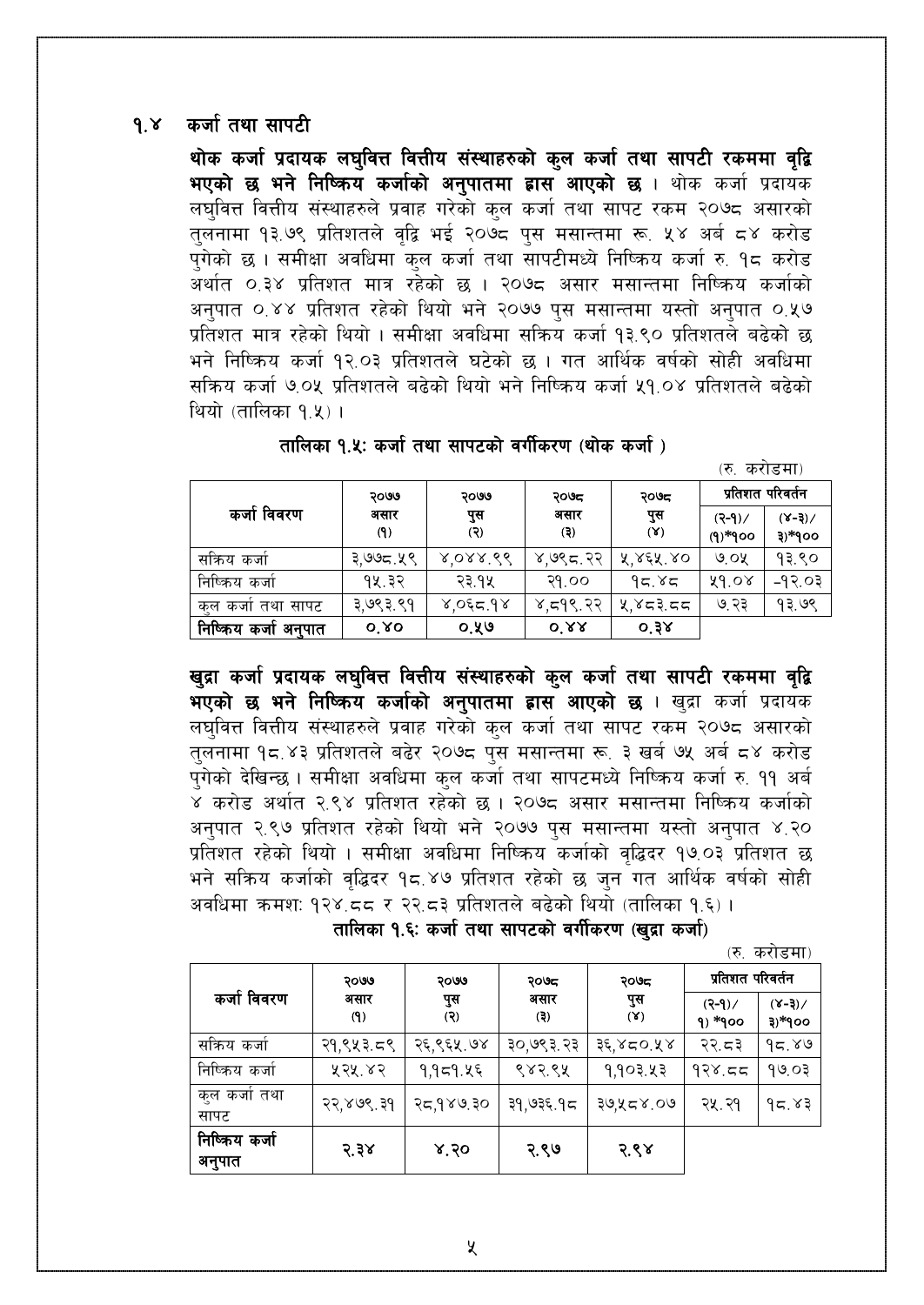लघुवित्त वित्तीय संस्थाहरुबाट कृषि क्षेत्रतर्फ कर्जा प्रवाहको हिस्सा बढेको छ। लघुवित्त वित्तीय संस्थाहरुले २०७८ पुस मसान्तमा प्रवाह गरेको कर्जा रकम रु. ४ खर्ब ३० अर्ब ६८ करोड मध्ये रु. १ खर्ब ९५ अर्ब ८१ करोड अर्थात ४५.४७ प्रतिशत कृषि क्षेत्रमा प्रवाह भएको देखिन्छ । २०७८ असार मसान्तमा कृषि क्षेत्रमा रु. १ खर्ब ६३ अर्ब ८६ करोड़ अर्थात ४४.८२ प्रतिशत कर्जा प्रवाह भएको थियो । आर्थिक वर्ष २०७८/७९ को दोस्रो त्रयमाससम्ममा लघवित्त वित्तीय संस्थाहरुले प्रवाह गरेको कुल कर्जा मध्ये घरेल तथा लघु उद्योग क्षेत्रमा ३.३९ प्रतिशत र सेवा व्यवसाय क्षेत्रमा ३१.२२ प्रतिशत कर्जा प्रवाह भएको देखिन्छ । समीक्षा अवधिमा लघुवित्त वित्तीय संस्थाहरुले प्रवाह गरेको कुल कर्जामा थोक कर्जा प्रदायक लघुवित्त वित्तीय संस्थाहरुले प्रवाह गरेको कुल कर्जाको हिस्सा १२ ७३ प्रतिशत रहेको छ (तालिका १ ७)।

| कर्जा विवरण          | २०७८<br>असार<br>( रु. करोडमा ) | २०७८<br>असार<br>्प्रतिशत ) | २०७८<br>पुस<br>( रु. करोडमा ) | २०७८<br>पुस<br>(प्रतिशत) |
|----------------------|--------------------------------|----------------------------|-------------------------------|--------------------------|
| कृषि                 | १६,३८५.५५                      | 88.55                      | १९,५८१.०७                     | $88^\circ 80$            |
| घरेलु तथा लघु उद्योग | १,२१६.६९                       | ३.३३                       | १,४६०.६८                      | ३.३९                     |
| सेवा व्यवसाय         | ११,४२१.२७                      | ३१.२४                      | 93,885.89                     | ३१.२२                    |
| थोक कर्जा            | ४,द१९.२२                       | १३.१८                      | ५,४८३.८८                      | १२.७३                    |
| अन्य                 | २,७१२.६७                       | ७.४२                       | ३,०९५.८३                      | ७.१९                     |
| जम्मा                | ३६,५५५.४०                      | 900.00                     | ४३,०६७.९४                     | 900.00                   |

तालिका १.७: कर्जा तथा सापटको क्षेत्रगत वर्गीकरण

थोक कर्जा प्रदायक लघुवित्त वित्तीय संस्थाहरुको कुल कर्जा नोक्सानी व्यवस्था बढेको छ भने निष्किय कर्जामा नोक्सानी व्यवस्था घटेको छ । २०७८ पुस मसान्तमा उक्त लघुवित्त वित्तीय संस्थाहरूको कुल कर्जा नोक्सानी व्यवस्था २०७८ असार मसान्तको तुलनामा ११.२५ प्रतिशतले बढेर रू. १ अर्ब ८ करोड पुगेको छ । जसमध्ये निष्किय कर्जा नोक्सानी व्यवस्था २०७८ असार मसान्तको तुलनामा १.७३ प्रतिशतले ह्रास भई रु. १८ करोड पुगेको छ । अघिल्लो आर्थिक वर्षको सोही अवधिमा कुल कर्जा नोक्सानी व्यवस्था रकम ८.७९ प्रतिशतले बढेको थियो भने निष्किय कर्जा नोक्सानी व्यवस्था रकम ३१.१० प्रतिशतले बढेको थियो (तालिका १.८)।

### तालिका १.८: कर्जा नोक्सानी व्यवस्था (थोक कर्जा प्रदायक)

 $\pi$   $\pi$ *r* $\pi$ 

|                                                     |                                    |                    |                             |                       |                       | 11.7.9710711           |
|-----------------------------------------------------|------------------------------------|--------------------|-----------------------------|-----------------------|-----------------------|------------------------|
|                                                     | २०७७                               | २०७७               | २०७८                        | २०७८                  | प्रतिशत परिवर्तन      |                        |
| कर्जा विवरण                                         | असार<br>$\left( \mathbf{f}\right)$ | पुस<br>$\circledR$ | असार<br>$\ddot{\mathbf{r}}$ | पुस<br>$(\mathbf{x})$ | $(3-9)$<br>$(9)*9$ 00 | $(x-3)$<br>$OQ^*(\xi)$ |
| सक्रिय कर्जामा नोक्सानी व्यवस्था                    | ५८.५९                              | ६०.५२              | ಅದ್ದರಾ                      | ९०.०६                 | ३.३१                  | 98.58                  |
| निष्किय कर्जामा नोक्सानी व्यवस्था                   | 98.80                              | 95.59              | 95.98                       | १७.८३                 | 39.90                 | (9.93)                 |
| कुल कर्जा नोक्सानी ब्यवस्था                         | ७२.९९                              | 98.89              | ९६.९७                       | 909.55                | ದ. ७९                 | 99.24                  |
| कुल कजोमा कुल कर्जा नोक्सानी<br>(अनुपात<br>व्यवस्था | १.९२                               | 9.84               | २.०१                        | १.९७                  |                       |                        |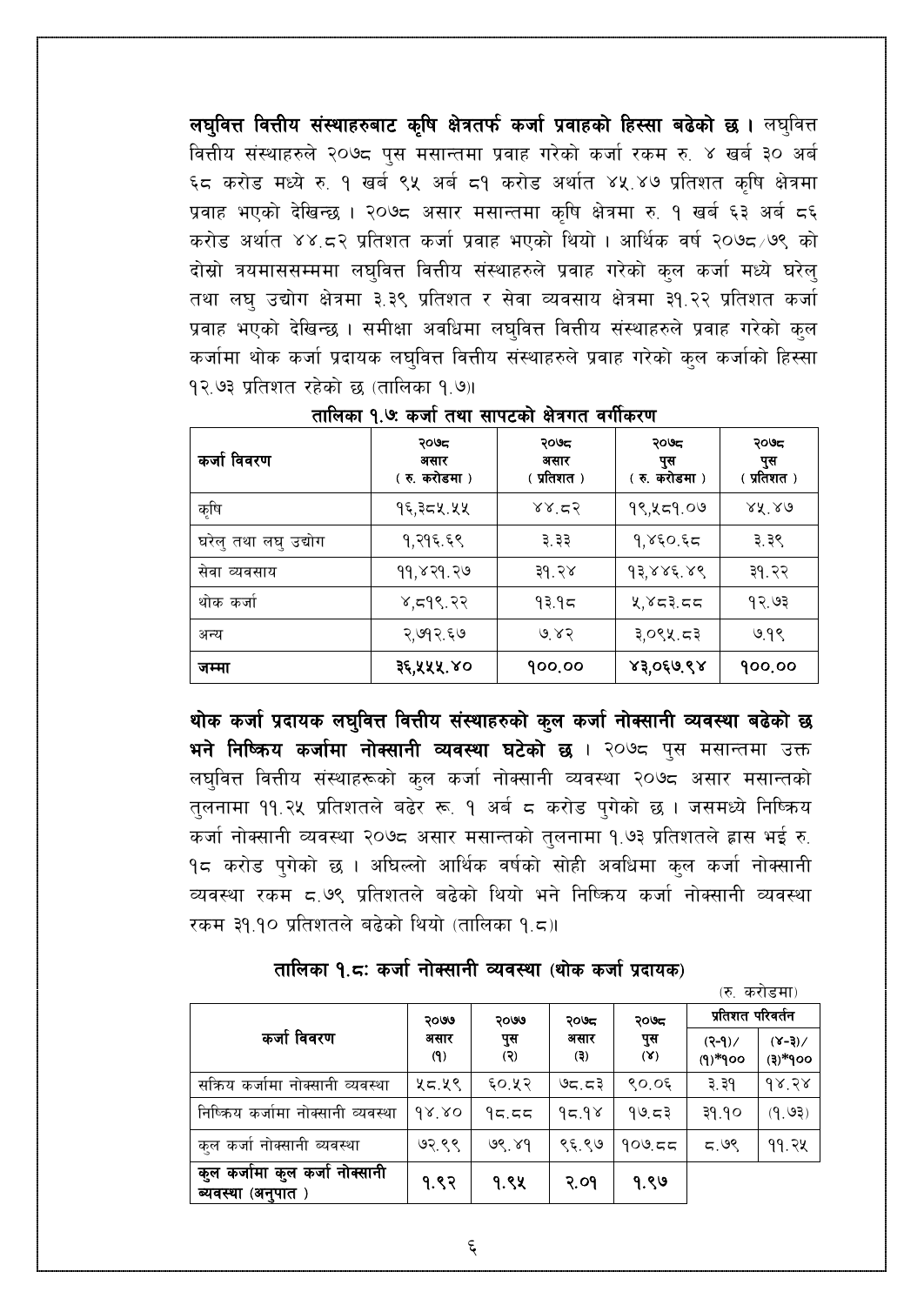खुद्रा कर्जा प्रदायक लघुवित्त वित्तीय संस्थाहरुको कुल कर्जा नोक्सानी व्यवस्था र निष्किय कर्जामा नोक्सानी व्यवस्थामा वृद्धि भएको छ । समीक्षा अवधिमा उक्त लघुवित्त वित्तीय संस्थाहरूको कुल कर्जा नोक्सानी व्यवस्था २०७८ असार मसान्तको तुलनामा ७.५४ प्रतिशतले बढेर रू. १० अर्ब ५३ करोड पुगेको छ । जसमध्ये निष्किय कर्जा नोक्सानी व्यवस्था २०७८ असार मसान्तको तुलनामा १०.४५ प्रतिशतले वृद्वि भई रु. ५ अर्ब ३८ करोड रहेको छ । अघिल्लो आर्थिक वर्षको सोही अवधिमा कल कर्जा नोक्सानी व्यवस्था रकम ३०९० प्रतिशतले बढेको थियो भने निष्किय कर्जा नोक्सानी व्यवस्था रकम ७९ ८० प्रतिशतले बढेको थियो (तालिका १.९)।

|                                                  |             |                                              |                         |            | (रु. कराडमा)          |                   |
|--------------------------------------------------|-------------|----------------------------------------------|-------------------------|------------|-----------------------|-------------------|
|                                                  | २०७७        | २०७७                                         | २०७८                    | २०७८       | प्रतिशत परिवर्तन      |                   |
| कर्जा विवरण                                      | असार<br>(9) | पुस<br>$\left( \mathbf{\overline{S}}\right)$ | असार<br>$\ddot{\bm{s}}$ | पुस<br>(४) | $(3-9)$<br>$(9)*9$ oo | $(x-3)$<br>३)*१०० |
| सक्रिय कर्जामा नोक्सानी व्यवस्था                 | ३८२.७५      | ३५०.५४                                       | ४९२.०४                  | ५१४.९६     | (5.89)                | ४.६६              |
| निष्किय कर्जामा नोक्सानी<br>व्यवस्था             | ३೦७ ७८      | ५५३.३९                                       | 50,958                  | ५३७.९३     | 98.50                 | 90.88             |
| कुल कर्जा नोक्सानी ब्यवस्था                      | ६९०.५३      | ९०३.९३                                       | ९७९.०६                  | १०५२.८९    | 30.80                 | 6.52              |
| कुल कजोमा कुल कर्जा नोक्सानी<br>ब्यवस्था (अनुपात | ३.०७        | ३.२१                                         | ३.०९                    | २.८०       |                       |                   |

तालिका १.९: कर्जा नोक्सानी व्यवस्था (खुद्रा कर्जा प्रदायक)

खुद्रा कर्जा प्रदायक लघुवित्त वित्तीय संस्थाहरुको धितो कर्जाको अंश घटेको छ भने लघु व्यवसाय कर्जाको अंश बढेको छ । २०७८ पुस मसान्तमा खुद्रा कर्जा प्रदायक लघुवित्त वित्तीय संस्थाहरुको धितो कर्जासँग कुल कर्जा तथा सापटको अनुपात १८.०६ प्रतिशत रहेको छ । यस्तो अनुपात २०७८ असार मसान्तमा १९.१२ प्रतिशत र २०७७ पुस मसान्तमा १७.३९ प्रतिशत रहेको थियो । लघु व्यवसाय कर्जाको अंश पनि २०७८ असारमा ७३.७६ प्रतिशत रहेकोमा २०७८ पुसमा ७४.६८ प्रतिशत पुगेको छ (तालिका  $9.901$ 

तालिका १.१०: धितो कर्जा कुल कर्जा अनुपात (खुद्रा कर्जा प्रदायक)

|                      |               |                         |                 |             | <i>। ए. प</i> राडमा |                             |
|----------------------|---------------|-------------------------|-----------------|-------------|---------------------|-----------------------------|
|                      | २०७७          | २०७७                    | २०७८            | २०७८        |                     | प्रतिशत परिवर्तन            |
| विवरण                | असार          | पुस                     | असार            | पुस         | $(3-9)$             | $(\mathcal{S}-\mathcal{S})$ |
|                      | $\mathcal{L}$ | $\left( 3\right)$       | $\ddot{\bm{s}}$ | $(\lambda)$ | (၅)*ရ၀၀             | $OQ^*(\xi)$                 |
| धितो कर्जा           | ४,१६४.४३      | 85,858                  | ६,०६७.८५        | 58.955,     | 99.88               | 99.55                       |
| लघु व्यवसाय कर्जा    | 99,082.08     | २१३२२.२७                | २३,४०७.५७       | २८,०६८.९८   | २५.११               | 99.99                       |
| अन्य कर्जा           | १,२७२.१४      | १९३०.३२                 | २,२६०.७७        | २,७२६.६२    | 89.98               | २०.६१                       |
| कुल कर्जा तथा सापट   | २२,४७९.३१     | २८१४७.३०                | ३१,७३६.१८       | ३७,५८४.०७   | २५.२१               | 95.83                       |
| प्रदान               |               |                         |                 |             |                     |                             |
| धितो कर्जा∕कुल कर्जा | १८.५३         | १७.३९                   | १९.१२           | १८.०६       |                     |                             |
| तथा सापट (प्रतिशत)   |               |                         |                 |             |                     |                             |
| लघु व्यवसाय कर्जा∕   |               |                         |                 |             |                     |                             |
| कुल कर्जा तथा सापट   | 92.53         | ७५.७५                   | ७३.७६           | ७४.६८       |                     |                             |
| (प्रतिशत)            |               |                         |                 |             |                     |                             |
| अन्य कर्जा/कुल कर्जा | ५.६६          | $\epsilon, \epsilon$ र् | ७.१२            | ७.२५        |                     |                             |
| तथा सापट(प्रतिशत)    |               |                         |                 |             |                     |                             |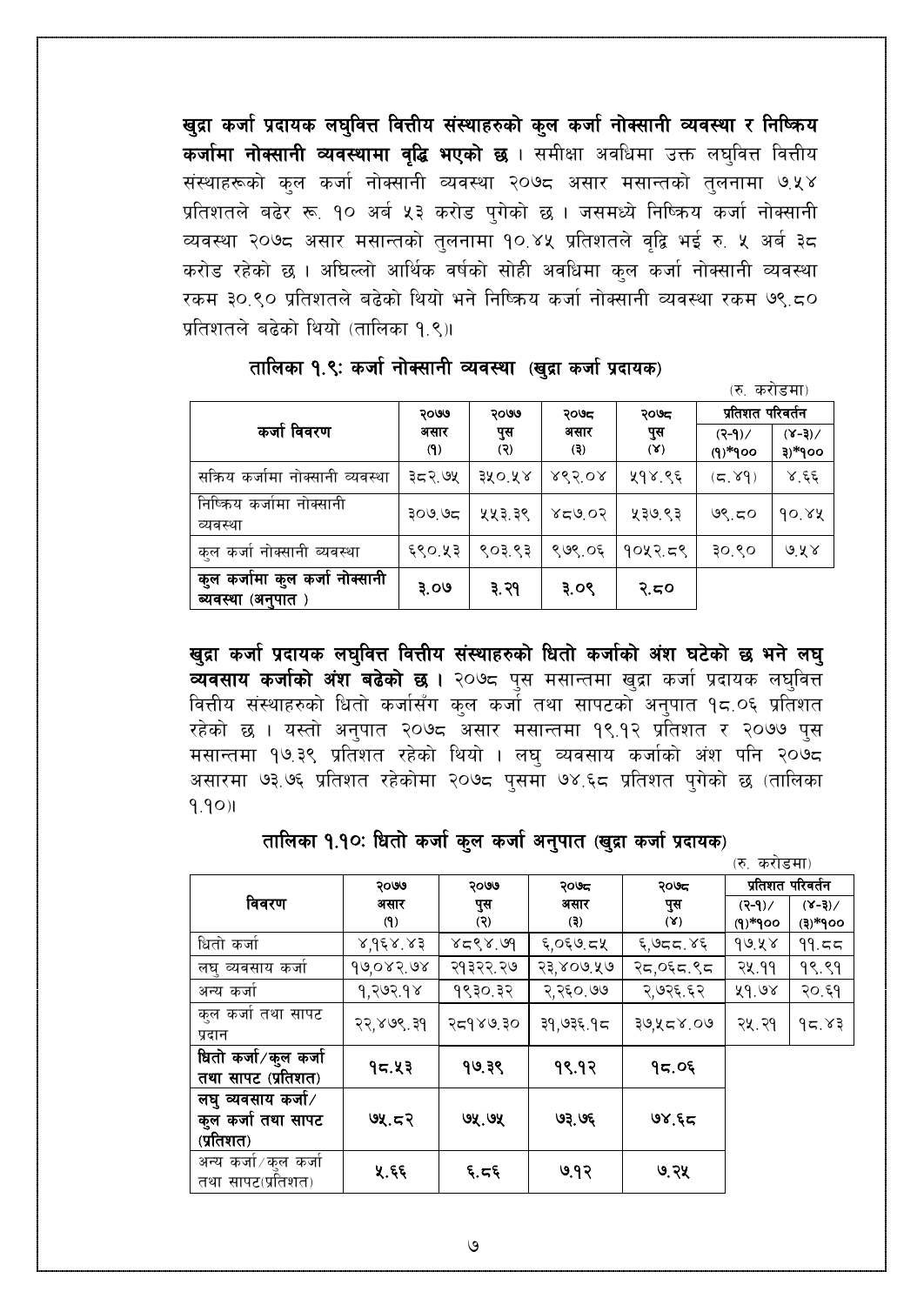### १.५ लगानी

लघुवित्त वित्तीय संस्थाहरूको लगानीमा ह्रास आएको छ। २०७८ पुस मसान्तमा लघुवित्त वित्तीय संस्थाहरूको कुल लगानी रु. ९ अर्ब ९१ करोड पुगेको छ, जुन २०७८ असार मसान्तको तलनामा ३२.६१ प्रतिशतले कम हो । अघिल्लो आर्थिक वर्षको सोही अवधिमा कुल लगानी ७०.४० प्रतिशतले बढेको थियो । विशेषगरी मुद्धती निक्षेपमा लगानी रहेको रकम कर्जा प्रवाहका लागि प्रयोग भएको कारण समग्र लगानीमा ह्रास आएको देखिन्छ । लघुवित्त वित्तीय संस्थाहरूले मुद्धती निक्षेपमा २०७८ पुससम्म रु. ८ अर्व २७ करोड राखेका छन् जन रकम २०७८ असार मसान्तको तलनामा ३८.०१ प्रतिशतले कम हो । अघिल्लो आर्थिक वर्षको सोही अवधिमा मद्धती निक्षेपमा राखेको रकम ६२.२१ प्रतिशतले बढेको थियो । लघुवित्त वित्तीय संस्थाहरूले समीक्षा अवधिमा मुद्धती निक्षेपमा गरेको लगानी र शेयर तथा डिबेन्चरमा गरेको लगानी घटेको देखिन्छ । (तालिका १.११)।

| तालिका १.११ः लगानी विवरण |  |  |  |
|--------------------------|--|--|--|
|--------------------------|--|--|--|

|                    |             |                    |                     |            |                       | (रु. कराडमा)                                                  |  |
|--------------------|-------------|--------------------|---------------------|------------|-----------------------|---------------------------------------------------------------|--|
| विवरण              | २०७७        | २०७७<br>पुस<br>(२) | २०७८<br>असार<br>(5) | २०७८       | प्रतिशत परिवर्तन      |                                                               |  |
|                    | असार<br>(9) |                    |                     | पुस<br>(४) | $(3-9)$<br>$(9)*9$ oo | $(\lambda - \beta)$<br>$\mathsf{oo} \mathsf{P}^*(\mathsf{F})$ |  |
| सरकारी सुरक्षणपत्र | ४६.५६       | 50.38              | ५५.७३               | 00.03      | २९.४९                 | ३८.२१                                                         |  |
| शेयर तथा डिवेन्चर  | २४.२१       | १३.२०              | १३.२६               | 99.58      | (XX, XO)              | (90, 50)                                                      |  |
| मुद्रती निक्षेप    | ९४३.७६      | १५३०.९२            | १,३३४.७१            | द२७.३द     | ६२.२१                 | (90.75)                                                       |  |
| अन्य लगानी         | 4.89        | १३३.५५             | ६७.५५               | ७५.१७      | २,३७०.४३              | ११.२८                                                         |  |
| जम्मा लगानी        | 9,099.98    | १७३७.९५            | 9,899.78            | ९९१.४२     | 90.80                 | (33.59)                                                       |  |

## १.६ जोखिम भारित सम्पत्ति र कुल सम्पत्ति

लघुवित्त वित्तीय संस्थाहरुको कुल सम्पत्ति र जोखिम भारित सम्पत्ति दुवै बढेको छ । २०७८ पस मसान्तमा लघुवित्त वित्तीय संस्थाहरुको कुल सम्पत्ति रु. ४ खर्ब ८८ अर्ब १७ करोड पुगेको छ । यो २०७८ असार मसान्तको तुलनामा १२.२९ प्रतिशतले बढी हो । अघिल्लोँ आर्थिक वर्षको सोही अवधिमा कल सम्पत्ति २०.४२ प्रतिशतले बढेको थियो । २०७८ पुस मसान्तमा कुल जोखिम भारित सम्पत्ति (Risk Weighted Assets) कुल सम्पतिको ९३.९४ प्रतिशत रहेको छ जन २०७८ असार मसान्तमा ९१.२४ प्रतिशत रहेको थियो । (तालिका १.१२)।

तालिका १.१२: कुल सम्पत्ति र जोखिम भारित सम्पत्तिको विवरण

|                      |                            |          |                 |             |            | (रु.कराडमा)      |
|----------------------|----------------------------|----------|-----------------|-------------|------------|------------------|
|                      | २०७७                       | २०७७     | २०७८            | २०७८        |            | प्रतिशत परिवर्तन |
| विवरण                | असार                       | पुस      | असार            | पुस         | $(3-9)$    | $(x-3)$          |
|                      | $\left( \mathsf{P}\right)$ | (२)      | $\ddot{\bm{s}}$ | $(\lambda)$ | $(9)*9$ oo | $OOP*(\xi)$      |
| कुल सम्पत्ति         | ३१,७५१.८८                  | ३८२३४.९० | ४३,४७३.६८       | 80,99,78    | 30.85      | १२.२९            |
| जोखिम भारित सम्पत्ति | २द,७२०.२द                  | ३५०२५.६४ | ३९,६६९.८८       | ४५,दप्र९.२७ | २१.९५      | १५.६०            |
| जोखिम भारित          |                            |          |                 |             |            |                  |
| सम्पति ∕ क्ल सम्पति  | ९०.४५                      | ९१.६१    | ९१.२५           | ९३.९४       |            |                  |
| (प्रतिशत)<br>अनपात   |                            |          |                 |             |            |                  |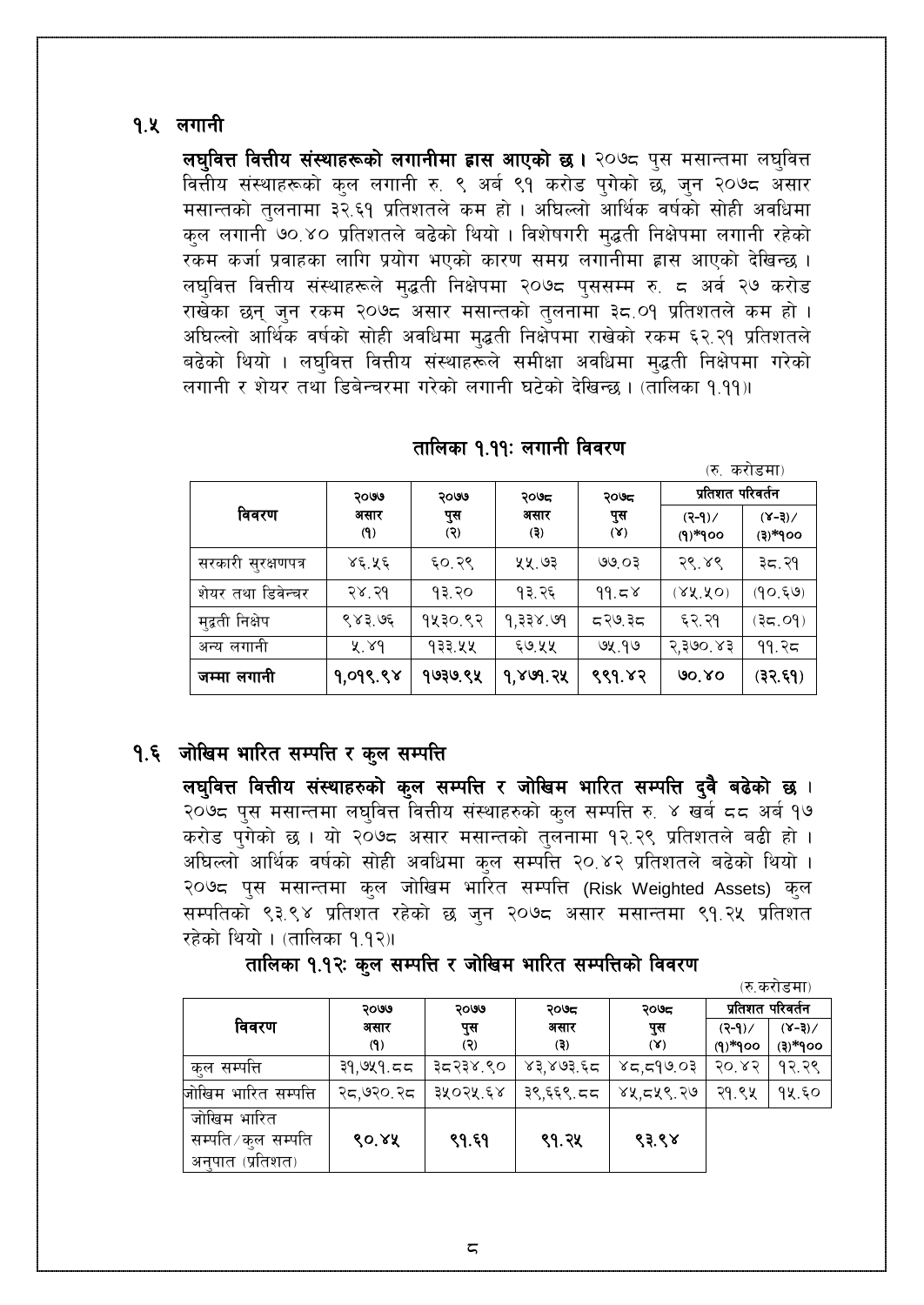## १.७ मुनाफा स्थिति

थोक कर्जा प्रदायक लघुवित्त वित्तीय संस्थाहरुको खुद मुनाफा अघिल्लो आर्थिक वर्षको दोस्रो त्रयमासको तुलनामा वृद्धि भएको छ । उक्त लघुवित्त वित्तीय संस्थाहरुको आर्थिक वर्ष २०७८/७९ को दोस्रो त्रयमाससम्ममा ब्याज आम्दानी रु. २ अर्ब ३४ करोड़ र ब्याज खर्च रु. १ अर्ब २० करोड रहेको छ। समीक्षा अवधिमा उक्त लघुवित्त वित्तीय संस्थाहरुले रु.८२ करोड खुद मुनाफा गरेका छन् जुन अघिल्लो आर्थिक वर्षको दोस्रो त्रयमासको तुलनामा ४९.८१ प्रतिशतले बढी हो (तालिका १.१३)।

|                   | २०७७                               | २०७७<br>पुस<br>$\circledR$ | २०७८                                   | २०७८                  | (2.921)<br>प्रतिशत परिवर्तन |                               |  |
|-------------------|------------------------------------|----------------------------|----------------------------------------|-----------------------|-----------------------------|-------------------------------|--|
| विवरण             | असार<br>$\left( \mathbf{f}\right)$ |                            | असार<br>$\ddot{\boldsymbol{\epsilon}}$ | पुस<br>$(\mathbf{X})$ | (३-१) $/$<br>(9)*900        | $(\gamma - 3)$<br>$O(5^*(5))$ |  |
| व्याज आम्दानी     | ४५२.८९                             | १७८.१५                     | ३६१.५१                                 | २३३.६५                | .२०.१८)                     | ३१.१५                         |  |
| ब्याज खर्च        | २५२.५७                             | ७४.३८                      | 989.33                                 | $99$ , $50$           | (89.59)                     | ६१.०६                         |  |
| संचालन आम्दानी    | २१०.८२                             | 908.98                     | २२४.२९                                 | 929.88                | ६.३९                        | ११.२२                         |  |
| खद नाफा ∕ नोक्सान | १०५.२६                             | ५४.७३                      | १०६.६९                                 | 59.88                 | १.३६                        | 89.59                         |  |

<u>ਨਕੀ ਰਾਜ</u>

समग्रमा खुद्रा कर्जा प्रदायक लघुवित्त वित्तीय संस्थाहरुको खुद मुनाफा अघिल्लो आर्थिक वर्षको <mark>दोस्रो त्रयमासको तुलनामा वृद्धि भएको छ</mark> । उक्त लघुवित्त वित्तीय संस्थाहरुको आर्थिक वर्ष २०७७/७८ को दोस्रो त्रयमाससम्ममा खद मनाफा रु. ४ अर्ब ६१ करोड रहेकोमा २७.७३ प्रतिशतले वद्वि भई यस आर्थिक वर्षको सोही अवधिमा खद मनाफा ५ अर्ब ८९ करोड पुगेको छ । उक्त लघुवित्त वित्तीय संस्थाहरुको आर्थिक वर्ष २०७८/७९ को दोस्रो त्रयमाससम्ममा ब्याज आम्दानी रु. २५ अर्ब ८२ करोड र ब्याज खर्च रु. १२ अर्ब रहेको छ (तालिका २.१४)। यस अवधिमा सञ्चालित ६३ खुद्रा कर्जा प्रदायक लघुवित्त वित्तीय संस्थाहरु मध्ये २ वटा लघुवित्त वित्तीय संस्थाहरु खुद नोक्सानीमा रहेको देखिन्छ ।

| तालिका १.१४: मुनाफा स्थिति (खुद्रा कर्जा प्रदायक) |  |  |  |  |  |  |  |
|---------------------------------------------------|--|--|--|--|--|--|--|
|---------------------------------------------------|--|--|--|--|--|--|--|

|                    |                       |                    |                     |            |                       | (रु. कराडमा)           |
|--------------------|-----------------------|--------------------|---------------------|------------|-----------------------|------------------------|
|                    | २०७७                  | २०७७<br>पुस<br>(२) | २०७८<br>असार<br>(3) | २०७८       | प्रतिशत परिवर्तन      |                        |
| विवरण              | असार<br>$\mathcal{L}$ |                    |                     | पुस<br>(४) | $(3-9)$<br>$(9)*9$ oo | $(8-3)$<br>$O(8^*(5))$ |
| ब्याज आम्दानी      | ३,६६३.७७              | १९०९.२७            | $\gamma$ ९६८.८१     | २,५८१.९३   | १३.७८                 | ३५.२३                  |
| ब्याज खर्च         | १,९३४.१६              | ७९३.६३             | १,६८०.६१            | १,१९९.५५   | (93.99)               | 49.94                  |
| संचालन आम्दानी     | २,१६३.३४              | १४६२.३५            | ३,१३८.९५            | १,७५६.२२   | ४४.१०                 | २०.१०                  |
| खुद नाफा ∕ नोक्सान | ४२९.४६                | 869.88             | 9,09                | ४४९.४४     | १५०.५३                | २७.७३                  |

९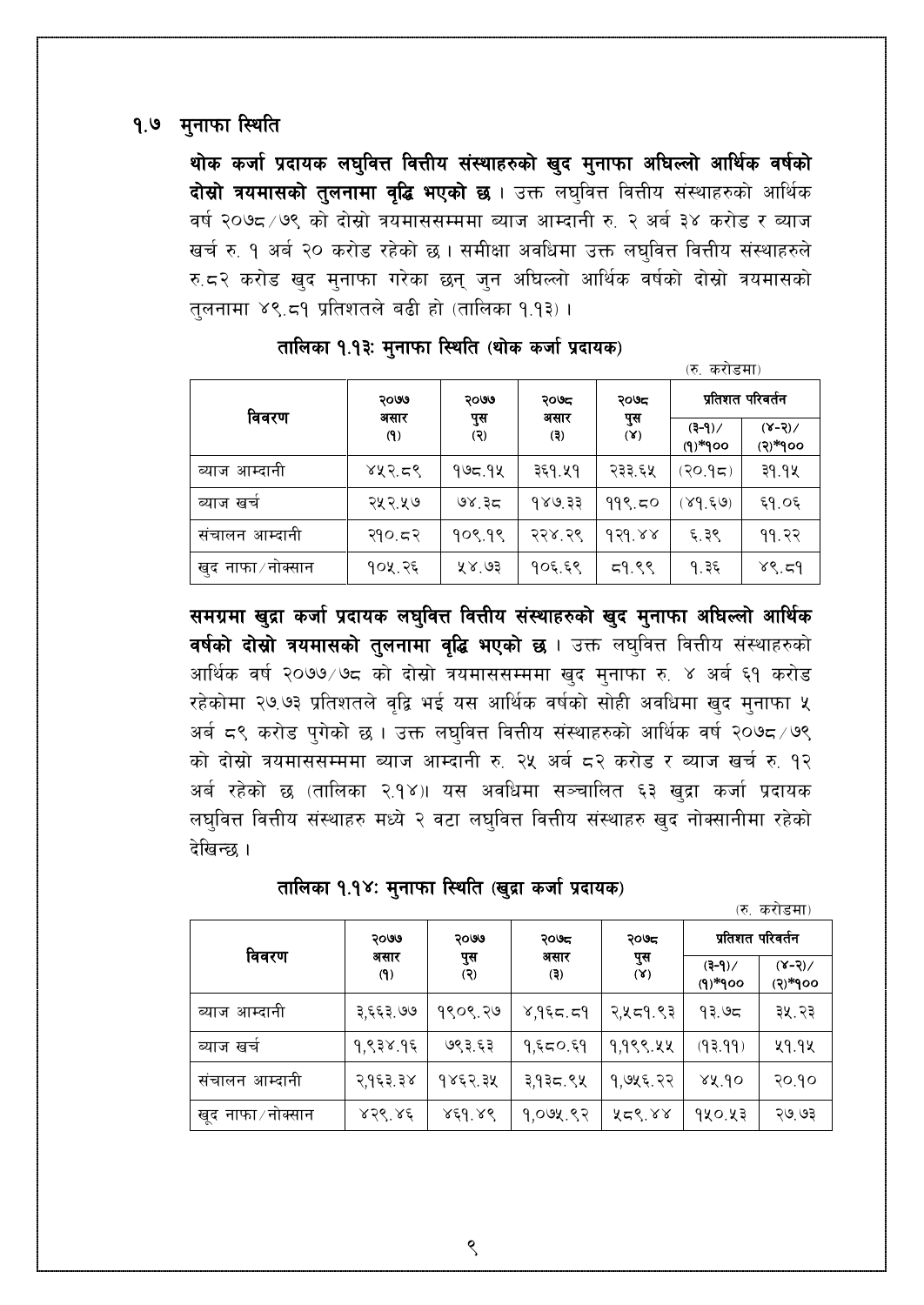### <u> १.८ तरलता स्थिति</u>

समीक्षा अवधिमा सर्वसाधारणबाट निक्षेप संकलन गर्ने लघुवित्त वित्तीय संस्थाहरुको तरल सम्पत्तिमा द्वास आएको छ । सर्वसाधारणबाट निक्षेप संकलन गर्ने लघुवित्त वित्तीय संस्थाहरु निर्धन उत्थान लघुवित्त वित्तीय संस्था र छिमेक लघुवित्त वित्तीय संस्था मात्र रहेका छन् । २०७८ पुस मसान्तमा उक्त लघुवित्त वित्तीय संस्थाहरुको तरल सम्पत्तिमा २०७८ असारको तुलनामा १३.६७ प्रतिशतले ह्रास भई रु. ३ अर्ब १८ करोड पुगेको छ।

|                                                     | २०७७        | २०७७                      | २०७८                                             | २०७८               |                        | प्रतिशत परिवर्तन                   |
|-----------------------------------------------------|-------------|---------------------------|--------------------------------------------------|--------------------|------------------------|------------------------------------|
| विवरण                                               | असार<br>(9) | पुस<br>$\left( 8 \right)$ | असार<br>$\left( \boldsymbol{\varepsilon}\right)$ | पुस<br>$(\lambda)$ | $(3-9)$<br>(၅) $*$ (၉) | $(\lambda - \beta)$<br>(န) $*$ (န) |
| नगद                                                 | ३.७६        | ५.२८                      | 8.78                                             | ६.३७               | 80.XO                  | 80.38                              |
| नेपाल राष्ट्र बैंक<br>मौज्दात                       | ದ ४.३८      | ८०.७१                     | ९४.९३                                            | ९४.२५              | (25.8)                 | (0,92)                             |
| बैंक तथा बित्तीय संस्था<br>मौज्दात                  | ५१८.७०      | १३३.१८                    | २१२.५७                                           | १३९.८६             | (98.33)                | (38.50)                            |
| सरकारी सुरक्षणपत्रमा<br>लगानी                       | ४६.५६       | ६०.२९                     | ५५.७३                                            | ७७.०३              | २९.४९                  | ३८.२१                              |
| कुल तरल सम्पत्ति                                    | ६५३.३९      | २७९.४९                    | ३६७.७८                                           | ३१७.५२             | (29.33)                | (१३.६७)                            |
| कुल निक्षेप (अघिल्लो<br>त्रयमास)                    | ३,०द९.९०    | ३,३८९.६२                  | ३,७२०.५०                                         | ४,००२.६१           |                        |                                    |
| कुल सापटी (अघिल्लो<br>त्रयमास)                      | १,१५०.९४    | 9,969.94                  | १,२७४.२७                                         | १,१४७.१३           |                        |                                    |
| तरल सम्पत्ति ∕कुल<br>निक्षेप (प्रतिशत)              | २१.१५       | ८.२५                      | $\zeta$ . द $\zeta$                              | ७.९३               |                        |                                    |
| तरल सम्पत्ति ∕क्ल<br>निक्षेप तथा सापटी<br>(प्रतिशत) | 94.89       | ६.१३                      | ७.३६                                             | ६.१७               |                        |                                    |
| वैधानिक तरलता<br>अनुपात                             | ४.३१        | 8.58                      | ४.२५                                             | ४.३६               |                        |                                    |
| अनिवार्य मौज्दात<br>अनुपात                          | २.७१        | २.२५                      | 5.88                                             | २.५४               |                        |                                    |

तालिका १.१५: तरलता स्थिति (सर्वसाधारणबाट निक्षेप संकलन गर्ने संस्था)

(रू करोड़मा)

२०७७ पुस र २०७८ असार मसान्तमा यस्तो अनुपात क्रमश: ८.२५ प्रतिशत र ९.८९ प्रतिशत रहेको थियो । सर्वसाधारणबाट निक्षेप संकलन गर्ने लघुवित्त वित्तीय संस्थाहरुको २०७८ पुस महिनाको वैधानिक तरलता अनुपात र अनिवार्य मौज्दात अनुपात क्रमशः ४.३६ प्रतिशत र २.५४ प्रतिशत रहेको छ (तालिका १.१५) । समग्रमा सर्वसाधारणबाट निक्षेप संकलन गर्ने लघुवित्त वित्तीय संस्थाहरुको अनिवार्य नगद मौज्दात र वैधानिक तरलता अनुपात तोकिएको न्यूनतम दरभन्दा बढी नै रहेको छ।

सर्वसाधारणबाट निक्षेप संकलन नगर्ने लघुवित्त वित्तीय संस्थाहरुको कुल तरल सम्पत्तिमा हास आएको छ । सर्वसाधारणबाट निक्षेप संकलन नगर्ने लघुवित्त वित्तीय संस्थाहरुको २०७८ पुस मसान्तमा तरल सम्पत्ति २०७८ असारको तुलनामा ३३.२८ प्रतिशतले ह्रास भई रु. १६ अर्ब ७९ करोड पुगेको छ। २०७८ असार मसान्तमा २७.९६ प्रतिशत रहेको